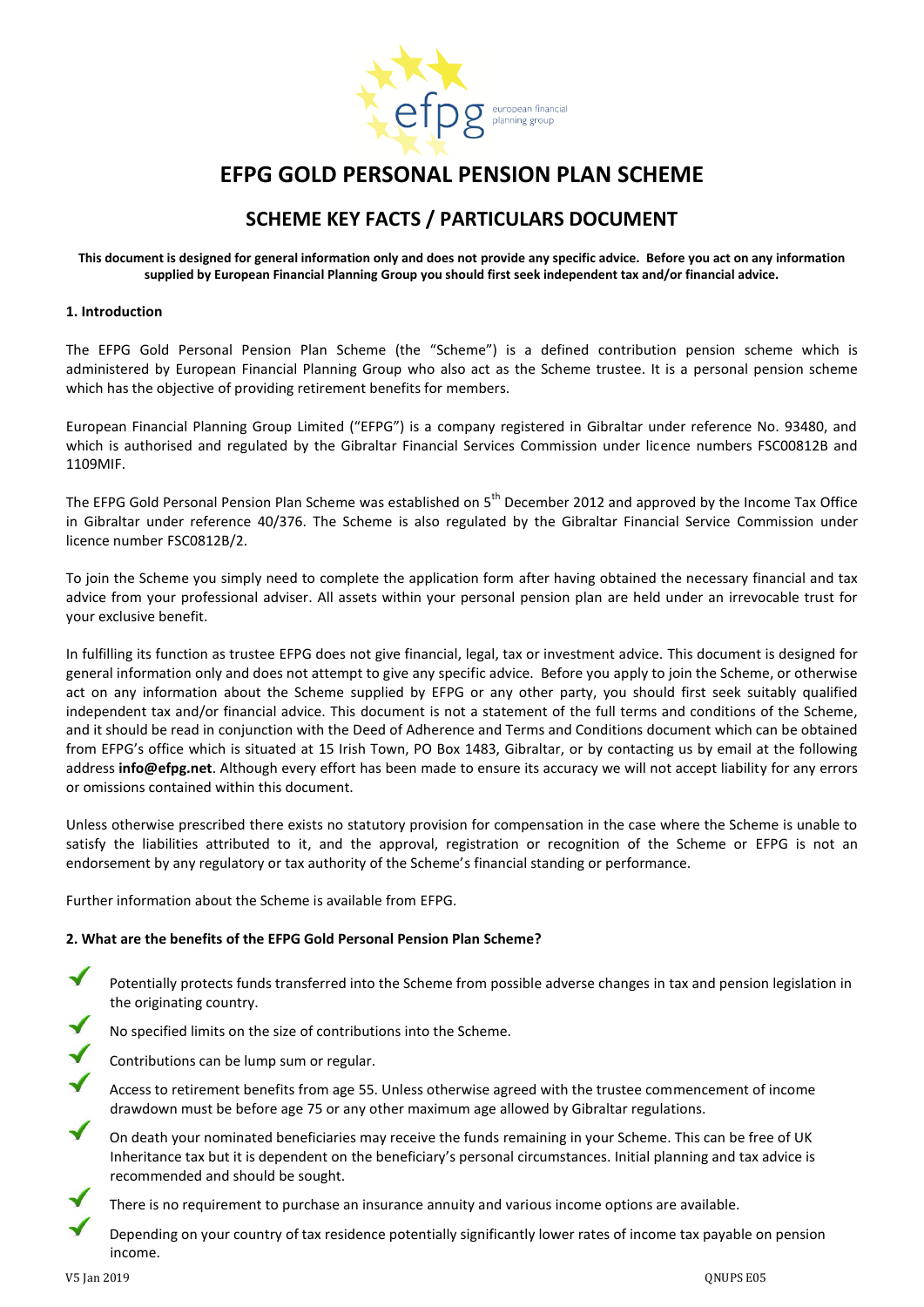#### **We recommend that clients take independent financial planning and tax advice with regard to their personal situation**

#### **3. What can the Scheme invest in?**

Members or their nominated professional adviser can brief EFPG as trustee about their investment preferences. The trustee must, however, always execute investments within the parameters of allowable investments, diversification and prudency as required by their regulator, the Gibraltar Income Tax Office and in accordance with their duty of care. The final decision in respect to the permissibility and the overall weighting of investments within the Scheme rests with the trustee. EFPG does not accept responsibility for, or liability in respect of, the performance of any investments, or for liabilities associated with any investment.

The Gibraltar Tax Office imposes restrictions on certain types of investment. These include but are not limited to the following: the trustee must not engage in any transactions nor grant any loans from the Scheme to its members or connected persons. No more than 50% of the Scheme funds may be invested in loan capital or debentures of employers or connected persons, in residential property, or in property occupied by an employer for business purposes. Investments in unquoted shares must be subject to independent valuation, and all dealings must be at arms length and on commercial terms.

Examples of acceptable investments are:

- Quoted shares and other stock-market portfolios (unlisted stocks may be considered on a case by case basis)
- Quoted fixed-interest securities and other bonds
- Unit trusts, OEICs, UCITS, offshore funds and other pooled funds
- Bank and building society accounts
- Insurance bonds

You may advise EFPG if you have a specific investment manager that you would like to appoint to manage the investments within your personal pension plan. The above is merely a summary, and your professional adviser will be able to provide a comprehensive list of acceptable and non-allowable investments.

#### **4. Who can apply?**

At the discretion of EFPG the Scheme is available to residents of any country aged between 18 and 74.

#### **5. What are the potential risks?**

As with most financial products the value of investments can fall as well as rise and is not guaranteed. Some investments may take longer to sell than others, and the sale price may be lower than expected. Choosing to take income withdrawal may erode the capital value of your personal pension plan, especially at times when rates of investment return are poor or you are drawing high levels of income.

Tax and pension law and regulation can change in the future in any jurisdiction.

#### **6. Taxation**

Income payments made from the Scheme will be subject to a 2.5% non-reclaimable income tax deduction by the Gibraltar Tax Office, and the payments may also be subject to taxation according to the tax rules applicable in the country or countries in which you are tax resident. Please seek the advice of a tax professional in your country or intended country of residence on this matter before you agree to contribute into the Scheme. There is no guarantee that the tax treatment of the Scheme or that Gibraltar regulations will remain unchanged. The taxation status of the Scheme is subject to change, and any such changes to the Scheme will be notified to the members within a reasonable timeframe.

EFPG is required to report all payments or transfers made from the Scheme to the Gibraltar Commissioner of Income Tax.

#### **7. What can I transfer into the Scheme?**

You may transfer into the Scheme assets held within a Gibraltar approved pension scheme, although it is essential that you take professional advice first since by doing so you could significantly reduce the amount of Pension Commencement Lump Sum that you may be entitled to take from such a scheme. It may also be possible to transfer into the scheme benefits currently held in other schemes that are deemed Recognised Overseas Pension Schemes by the UK HMRC and which meet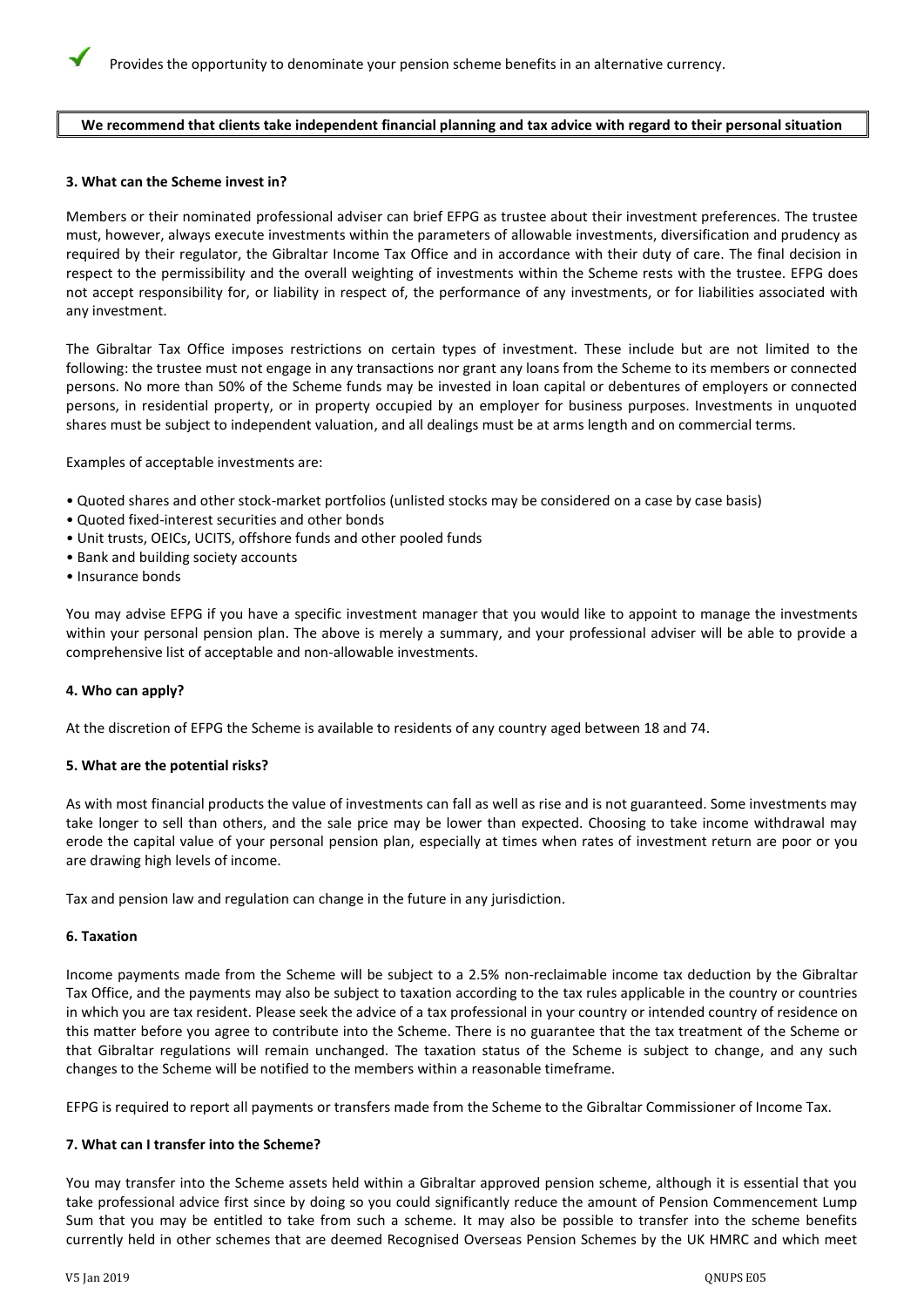the QNUPS regulations.

#### **8. What benefits can I receive?**

There is no requirement in Gibraltar to purchase an annuity at retirement, although you can instruct EFPG to purchase one on your behalf should you so wish.

After you decide to take a Pension Commencement Lump Sum the residual fund value can go into what is known as income drawdown or withdrawal of funds. This will allow you to then draw an ongoing income from the remaining fund within prescribed limits.

You must commence the drawdown on or before age 75 or any other maximum age as prescribed by Gibraltar regulations. You can choose to have a Pension Commencement Lump Sum which may be up to 25% of your funds and/or a regular income as previously detailed.

## **9. What happens in the event of my death?**

EFPG will take into account the nominated beneficiaries detailed on your application form or in any subsequent letter of wishes. Upon the death of a member the trustee will determine who will receive the benefits, and the form of those benefits.

In the event of death a lump sum payment may be provided for a spouse and/or dependent, or provision may be made for the payment of a pension income. Recipients of any such benefits are responsible for their own taxes payable in the country of their residence at the time of receipt.

If you have not purchased an annuity by the time of your death there may be funds left within your Scheme which EFPG may be able to pass on to your nominated beneficiaries. No tax charge will be payable in Gibraltar should EFPG make disbursements of this nature upon your death. This may be significantly advantageous compared to the tax rates otherwise payable. As previously stated, all recipients of any benefit are responsible for their own taxes payable in their country of residence at the time of receipt, and professional advice should be taken on this matter before transfer of funds into the Scheme.

## **10. Does the Scheme or EFPG provide investment or tax advice?**

As well as acting as trustee EFPG is also a fully regulated firm of financial advisers and may in appropriate circumstances be able to provide qualified pensions and investment advice. In practice the trustee would anticipate that Scheme members will have already appointed their own independent professional adviser.

## **11. What is the UK Lifetime Allowance?**

For the UK tax year 2018/2019 the UK Lifetime Allowance ("LTA") is £1.03m increasing by CPI. For 2017/2018 the UK Lifetime Allowance ("LTA") was £1.0m and for 2016/2017 it was £1.25m.

## **12. Fees and Charges**

The Scheme initial/set up fee and annual fee will be levied directly against Scheme funds. These fees are made to allow us to properly administer your Scheme and reflect our duties and responsibilities as trustee. Please review these fees in conjunction with your professional adviser before transfer.

## **13. What is a QNUPS?**

A QNUPS is a Qualifying Non-UK Pension Scheme which is a scheme that came about as a result of Her Majesty's Revenue & Customs (HMRC) legislation – the Inheritance Tax (Qualifying Non-UK Pension Schemes) Regulations 2010 (SI 2010/0051) which came into force on 15<sup>th</sup> February 2010. These regulations ensure that the same inheritance tax protection given to UK registered pension schemes is available to non-UK pension schemes.

#### **14. Who manages the investment of the pension fund?**

The Scheme member or their nominated professional adviser can express to the trustee their investment preferences. The trustee will retain ultimate discretion with regard to the permissibility and appropriateness of all investment requests. The trustee will ensure that each member's individual Scheme is managed in line with the relevant regulatory requirements of the Gibraltar regulator and the Gibraltar Tax Office.